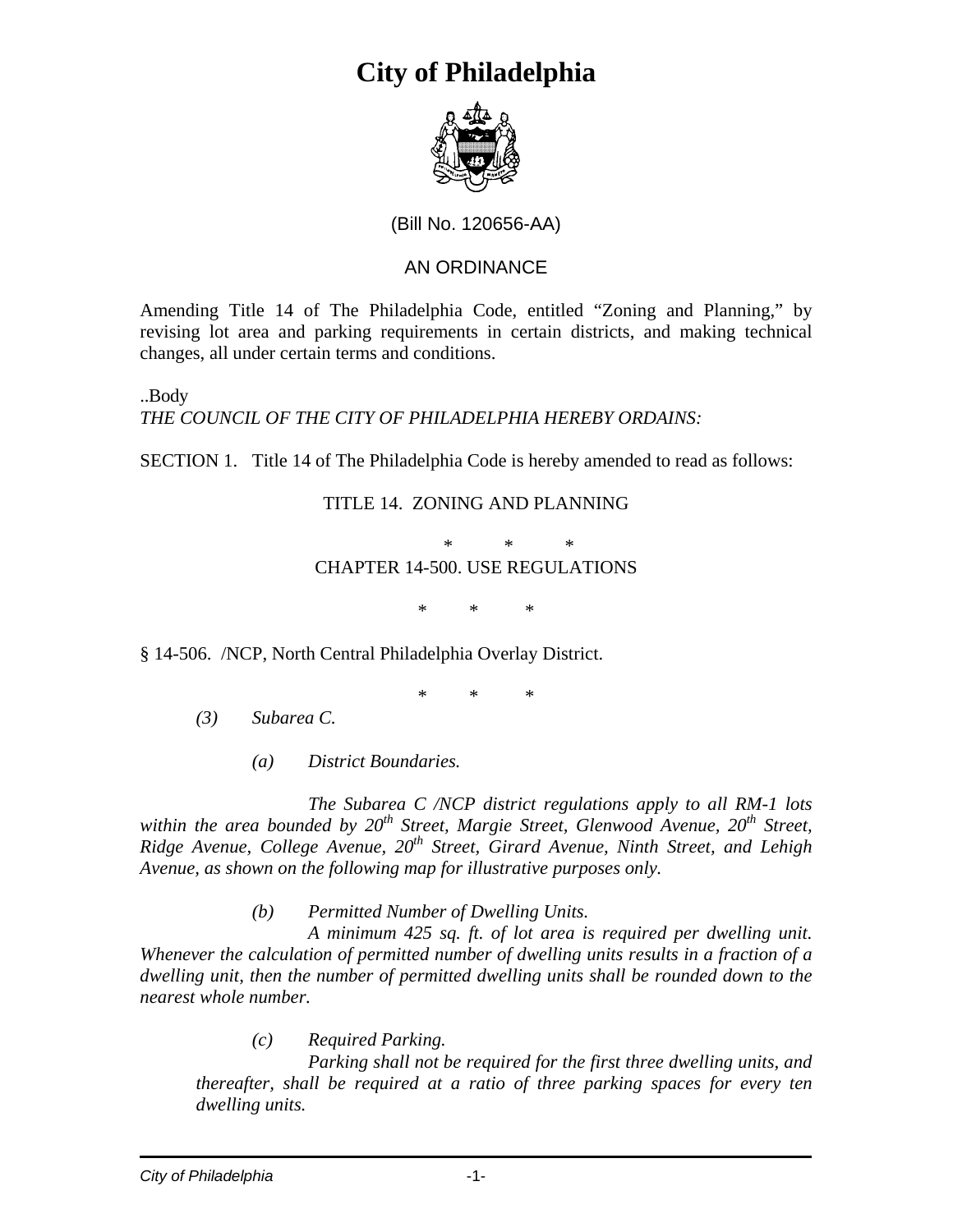BILL NO. 120656-AA continued Certified Copy

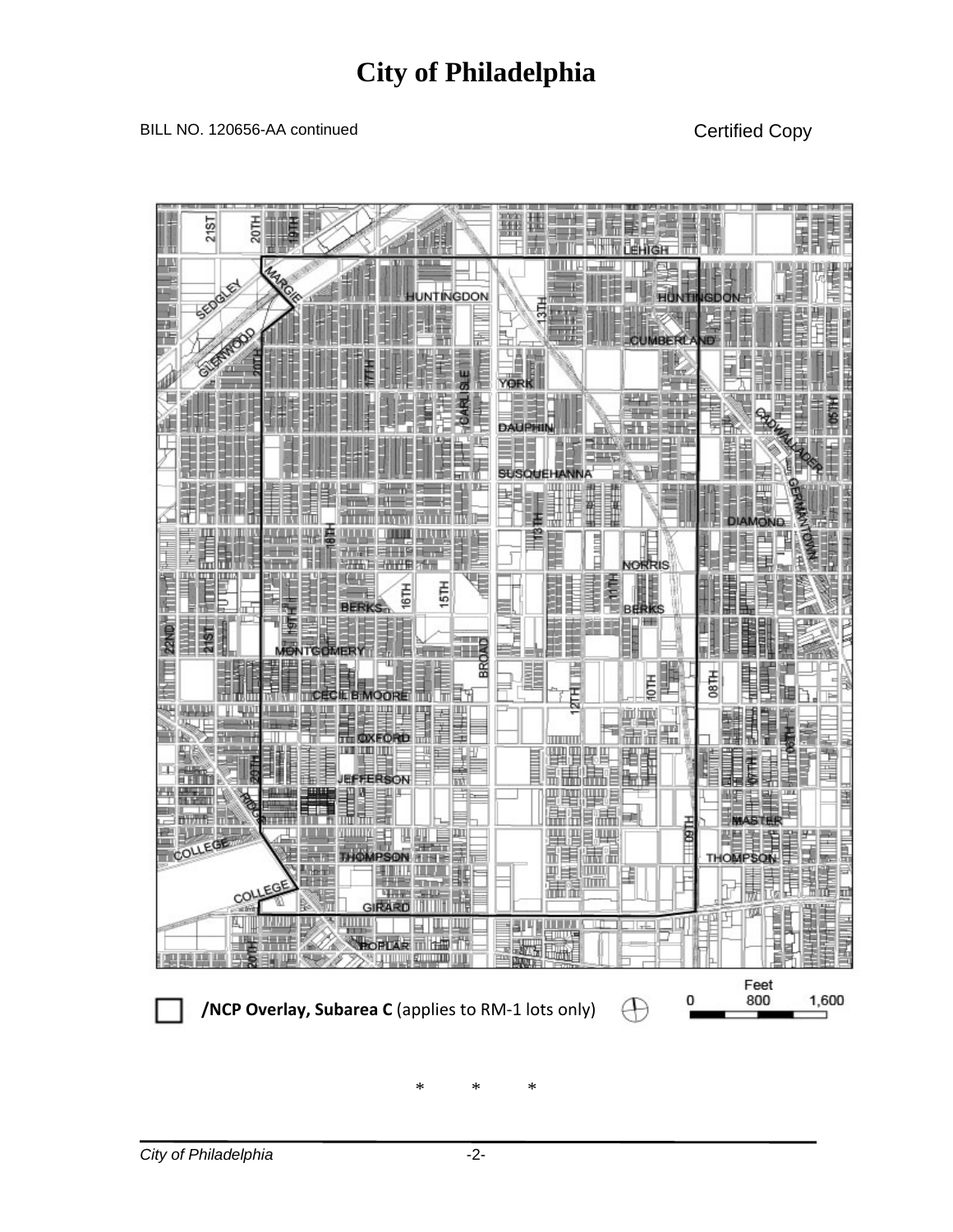BILL NO. 120656-AA continued **Cell and Cell and Cell and Cell and Certified Copy** 

### CHAPTER 14-600. USE REGULATIONS

\* \* \* §14-602 Use Tables. \* \* \* (3) Residential Districts.

\* \* \*

(a) Notes for Table 14-602-1.

 [1] A minimum 360 sq. ft. of lot area is required per dwelling unit for the first 1,440 sq. ft. of lot area. A minimum of 480 sq. ft. of lot area is required per dwelling unit for the lot area in excess of 1,440 sq. ft. Whenever the calculation of permitted number of dwelling units results in a fraction of a dwelling unit, then the number of permitted dwelling units shall be rounded down to the nearest whole number.

\* \* \*

(4) Commercial Districts

\* \* \*

(a) Notes for Table 14-602-2.

\* \* \*

 [2] A minimum 360 sq. ft. of lot area is required per dwelling unit for the first 1,440 sq. ft of lot area<sup>-</sup>, and A a minimum of 480 sq. ft. of lot area is required per dwelling unit for the lot area in excess of 1,440 sq. ft. Whenever the calculation of permitted number of dwelling units results in a fraction of a dwelling unit, then the number of permitted dwelling units shall be rounded down to the nearest whole number.

\* \* \*

### CHAPTER 14-800. PARKING AND LOADING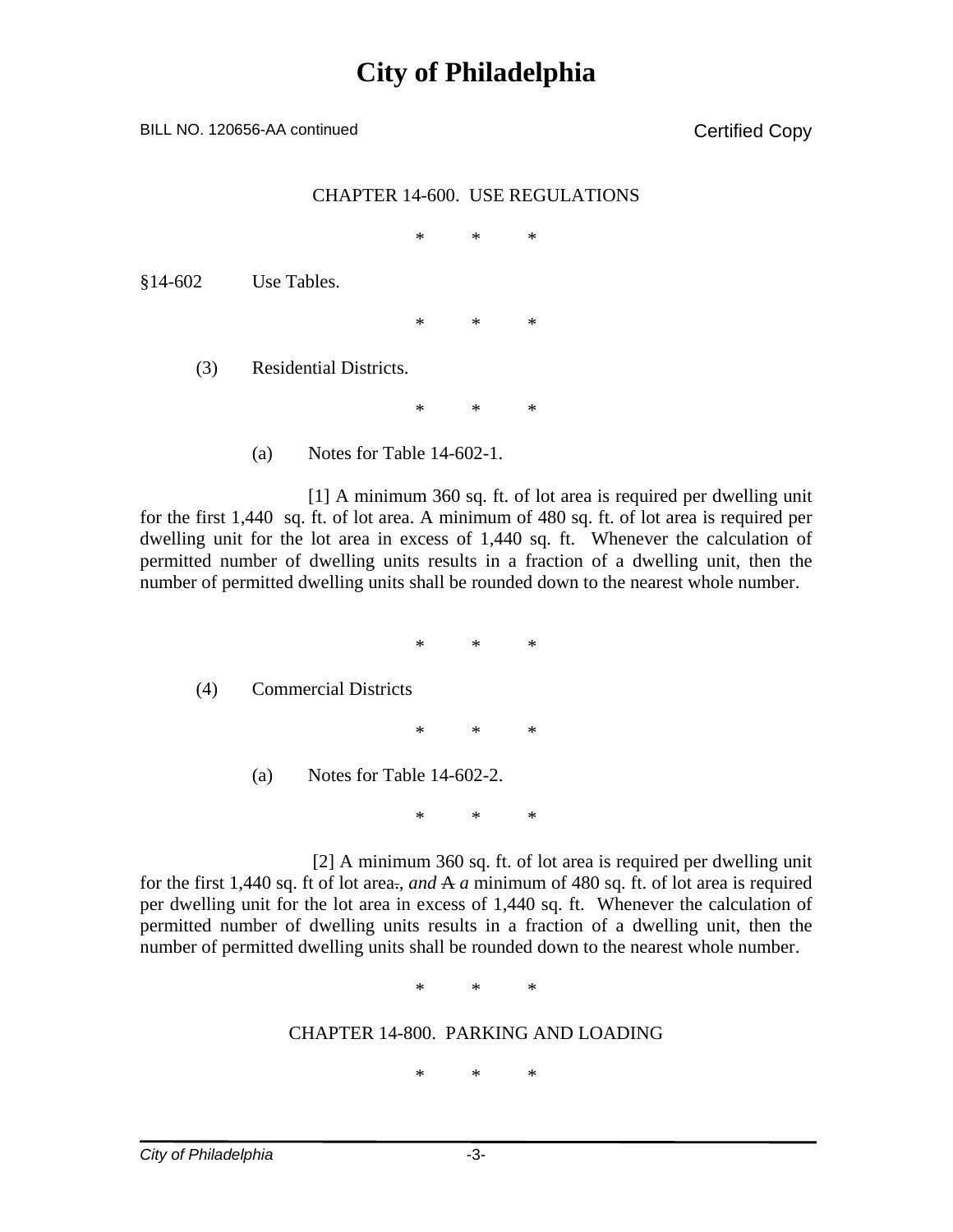BILL NO. 120656-AA continued Certified Copy

§14-802. Motor Vehicle Parking Ratios.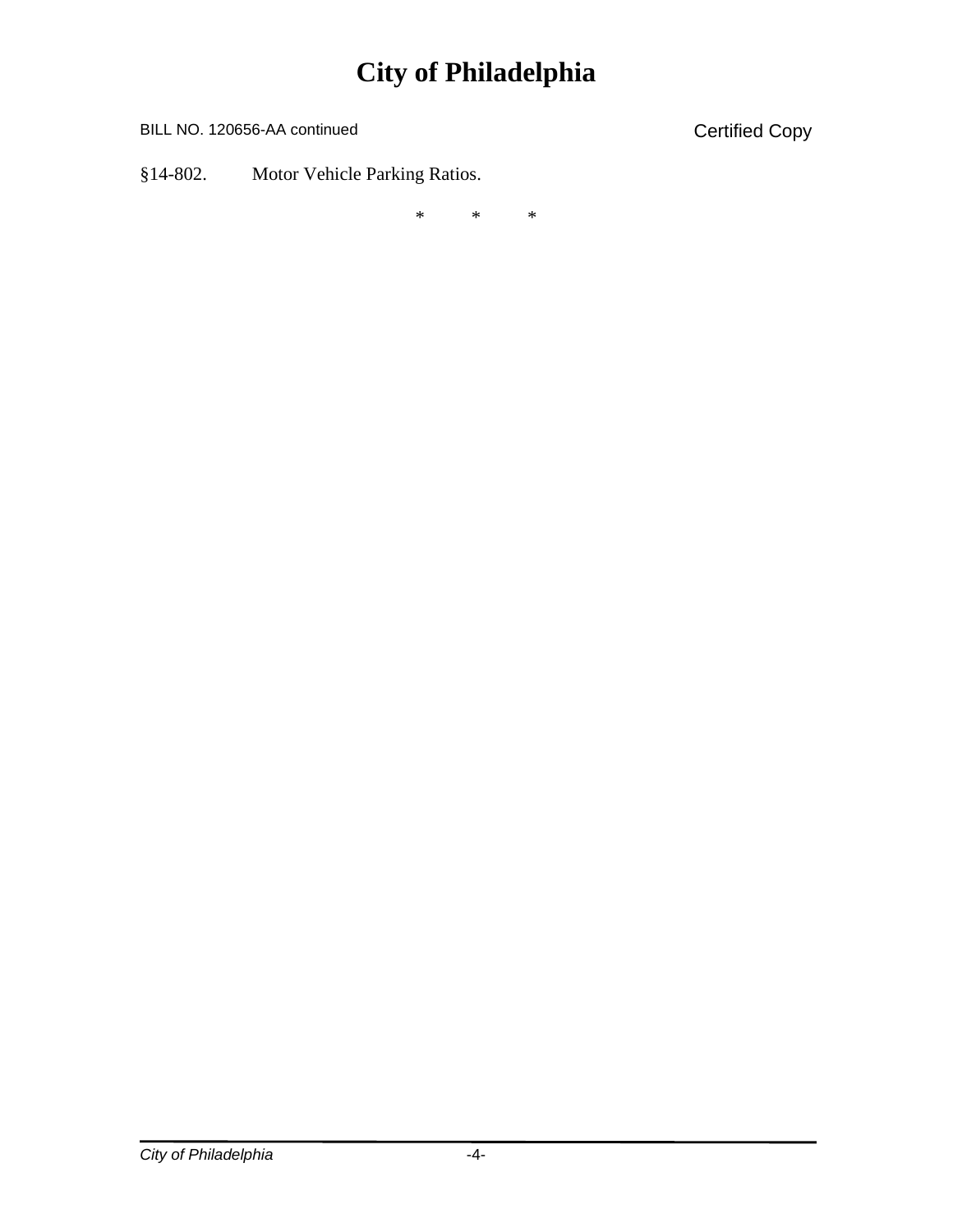## BILL NO. 120656-AA continued Certified Copy

## **Table 14-802-1: Required Parking in Residential Districts**

|                                                                | <b>Minimum Required Parking Spaces</b><br>(spaces per unit/sq. ft. of gross floor area/beds/seats) |                                                                                                                                     |                                                                                                                                           |  |
|----------------------------------------------------------------|----------------------------------------------------------------------------------------------------|-------------------------------------------------------------------------------------------------------------------------------------|-------------------------------------------------------------------------------------------------------------------------------------------|--|
|                                                                | RSD-1/2/3<br>$RSA-1/2/3$<br>$RTA-1$<br>$RMX-1$                                                     | $RSA-4/5$<br>$RM-1$                                                                                                                 | RM-2/3/4<br>$RMX-2/3$                                                                                                                     |  |
| <b>Residential Use Category (as noted below)</b>               |                                                                                                    |                                                                                                                                     |                                                                                                                                           |  |
| Household Living (as noted below)                              |                                                                                                    |                                                                                                                                     |                                                                                                                                           |  |
| Single-Family                                                  | $1/$ unit                                                                                          | $\mathbf{0}$                                                                                                                        | $\overline{0}$                                                                                                                            |  |
| Two-Family                                                     | $1/$ unit                                                                                          | $\Omega$                                                                                                                            | $1/2$ units                                                                                                                               |  |
| Multi-Family                                                   | 1/unit                                                                                             | $\overline{0}$                                                                                                                      | $3/10$ units                                                                                                                              |  |
| Group Living (except as noted below)                           | $1/10$ permanent beds                                                                              | $1/10$ permanent beds                                                                                                               | $1/10$ permanent beds                                                                                                                     |  |
| Single-Room Residence                                          | $1/20$ units + 1; min. 2                                                                           | $1/20$ units + 1; min. 2                                                                                                            | $1/20$ units + 1; min. 2                                                                                                                  |  |
| Public, Civic, and Institutional Use Category (as noted below) |                                                                                                    |                                                                                                                                     |                                                                                                                                           |  |
| Religious Assembly                                             | $1/10$ seats or $1/1,000$ sq. ft.,<br>whichever is greater                                         | $1/10$ seats or $1/1,000$ sq. ft.,<br>whichever is greater                                                                          | $1/10$ seats or $1/1,000$ sq. ft.,<br>whichever is greater                                                                                |  |
| <b>Wireless Service Facility</b>                               | $\mathbf{0}$                                                                                       | $\mathbf{0}$                                                                                                                        | 2                                                                                                                                         |  |
| <b>Commercial Services Use Category (as noted below)</b>       |                                                                                                    |                                                                                                                                     |                                                                                                                                           |  |
| Assembly and Entertainment                                     | $1/10$ seats or $1/1,000$ sq. ft.,<br>whichever is greater                                         | The greater of (a) none for first<br>100 seats then $1/10$ seats or $(b)$<br>none for first 2,500 sq. ft. then<br>$1/1,000$ sq. ft. | The greater of (a) none for the<br>first $200$ seats then $1/10$ seats or<br>(b) none for first $4,000$ sq. ft.<br>then $1/1,000$ sq. ft. |  |
| Urban Agriculture Use Category (as noted below)                |                                                                                                    |                                                                                                                                     |                                                                                                                                           |  |
| Market or Community-Supported Farm                             | None if lot area is less than<br>$5,000$ sq. ft., otherwise 2                                      | None if lot area is less than<br>5,000 sq. ft., otherwise 2                                                                         | None if lot area is less than<br>$5,000$ sq. ft., otherwise 2                                                                             |  |
| <b>All Other Uses</b>                                          |                                                                                                    |                                                                                                                                     |                                                                                                                                           |  |
| All Other Uses                                                 | $1/1,000$ sq. ft.                                                                                  | None for first 2,500 sq. ft.,<br>then $1/1,000$ sq. ft.                                                                             | None for first 4,000 sq. ft.,<br>then $1/1,000$ sq. ft.                                                                                   |  |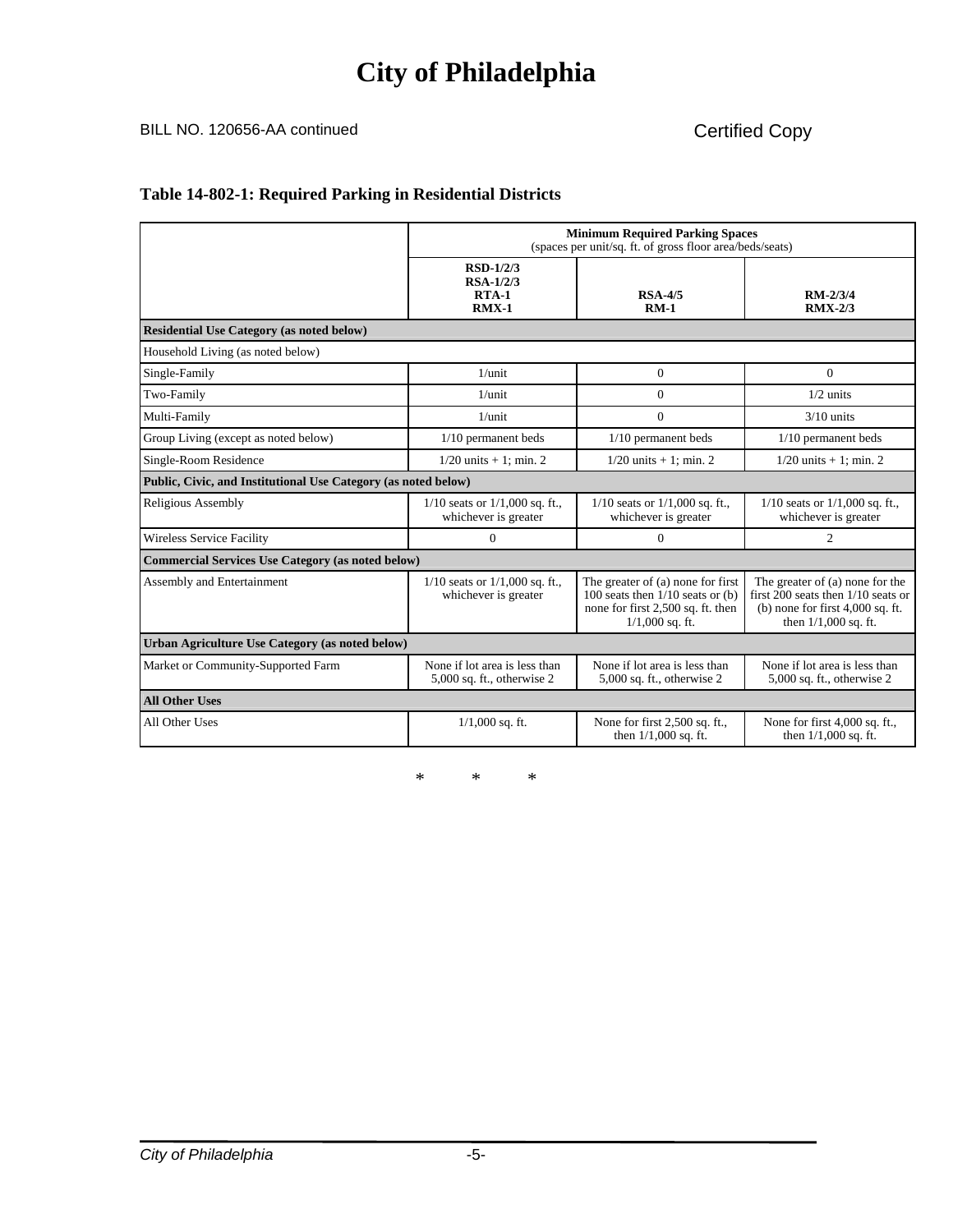## BILL NO. 120656-AA continued Certified Copy

### **Table 14-802-2: Required Parking in Commercial Districts (Except CMX-1, CA-1, and CA-** $2)^1$

|                                                                | <b>Minimum Required Parking Spaces</b><br>(spaces per unit/sq. ft. of gross floor area/beds/seats/room) |                                                               |                                                                                                                                                |  |
|----------------------------------------------------------------|---------------------------------------------------------------------------------------------------------|---------------------------------------------------------------|------------------------------------------------------------------------------------------------------------------------------------------------|--|
|                                                                | CMX-2/2.5                                                                                               | $CMX-3$                                                       | <b>CMX-4/5</b>                                                                                                                                 |  |
| <b>Residential Use Category</b> (as noted below)               |                                                                                                         |                                                               |                                                                                                                                                |  |
| Household Living (except as noted below)                       | $\boldsymbol{0}$                                                                                        | $3/10$ units                                                  | $\Omega$                                                                                                                                       |  |
| Multi-Family                                                   | $\overline{0}$                                                                                          | $3/10$ units                                                  | $3/10$ units                                                                                                                                   |  |
| <b>Caretaker Quarters</b>                                      | $\mathbf{0}$                                                                                            | $\Omega$                                                      | $\mathbf{0}$                                                                                                                                   |  |
| Group Living (except as noted below)                           | $1/10$ permanent beds                                                                                   | $1/10$ permanent beds                                         | $\mathbf{0}$                                                                                                                                   |  |
| Single-Room Residence                                          | $1/20$ units + 1; min.2                                                                                 | $1/20$ units + 1; min.2                                       | $\overline{0}$                                                                                                                                 |  |
| Public, Civic, and Institutional Use Category (as noted below) |                                                                                                         |                                                               |                                                                                                                                                |  |
| Detention and Correctional Facilities                          | $1/1,000$ sq. ft.                                                                                       | $1/1,000$ sq. ft.                                             | $1/1,000$ sq. ft.                                                                                                                              |  |
| <b>Educational Facilities</b>                                  | $1/1,000$ sq. ft.                                                                                       | $1/1,000$ sq. ft.                                             | $1/1,000$ sq. ft.                                                                                                                              |  |
| Fraternal Organization                                         | $1/300$ sq. ft.                                                                                         | $1/500$ sq. ft.                                               | $1/1,000$ sq. ft.                                                                                                                              |  |
| Hospital                                                       | 1/4 bed design capacity                                                                                 | 1/4 bed design capacity                                       | 1/4 bed design capacity                                                                                                                        |  |
| Libraries and Cultural Exhibits                                | $1/1000$ sq. ft.                                                                                        | None for the first 4,000 sq. ft.,<br>then $1/1,000$ sq. ft.   | None for the first 10,000 sq. ft.,<br>then $1/1,000$ sq. ft.                                                                                   |  |
| Religious Assembly                                             | $1/10$ seats or<br>$1/1,000$ sq. ft.,<br>whichever is greater                                           | $1/10$ seats or<br>$1/1,000$ sq. ft.,<br>whichever is greater | The greater of $(a)$ none for the<br>first 400 seats then $1/10$ seats or<br>(b) none for the first $10,000$ sq.<br>ft. then $1/1,000$ sq. ft. |  |
| <b>Safety Services</b>                                         | $1/1,000$ sq. ft.                                                                                       | $1/1,000$ sq. ft.                                             | $1/1,000$ sq. ft.                                                                                                                              |  |
| <b>Transit Station</b>                                         | $\Omega$                                                                                                | $\mathbf{0}$                                                  | $\Omega$                                                                                                                                       |  |
| Utilities and Services, Basic                                  | $1/2,000$ sq. ft.                                                                                       | $1/2,000$ sq. ft.                                             | $1/2,000$ sq. ft.                                                                                                                              |  |
| Utilities and Services, Major                                  | $1/2,000$ sq. ft.                                                                                       | $1/2,000$ sq. ft.                                             | $1/2,000$ sq. ft.                                                                                                                              |  |
| <b>Wireless Service Facility</b>                               | $\mathbf{0}$                                                                                            | $\mathbf{0}$                                                  | $\overline{0}$                                                                                                                                 |  |
| <b>Office Use Category</b> (as noted below)                    |                                                                                                         |                                                               |                                                                                                                                                |  |
| All Office Uses                                                | $\mathbf{0}$                                                                                            | $\boldsymbol{0}$                                              | $\mathbf{0}$                                                                                                                                   |  |
| Retail Sales Use Category (as noted below)                     |                                                                                                         |                                                               |                                                                                                                                                |  |
| All Retail Sales Uses                                          | $\boldsymbol{0}$                                                                                        | $\mathbf{0}$                                                  | $\mathbf{0}$                                                                                                                                   |  |
| <b>Commercial Services</b> (as noted below)                    |                                                                                                         |                                                               |                                                                                                                                                |  |
| <b>Adult-Oriented Service</b>                                  | $\mathbf{0}$                                                                                            | $\mathbf{0}$                                                  | $\mathbf{0}$                                                                                                                                   |  |
| <b>Animal Services</b>                                         | $\overline{0}$                                                                                          | $\Omega$                                                      | $\Omega$                                                                                                                                       |  |
| Assembly and Entertainment                                     | $1/10$ seats or<br>$1/1,000$ sq. ft.,<br>whichever is greater                                           | $1/10$ seats or<br>$1/1,000$ sq. ft.,<br>whichever is greater | The greater of $(a)$ none for the<br>first 400 seats then $1/10$ seats or<br>(b) none for the first $10,000$ sq.<br>ft. then $1/1,000$ sq. ft. |  |
| <b>Building Services</b>                                       | 0                                                                                                       | $\mathbf{0}$                                                  | $\overline{0}$                                                                                                                                 |  |
| <b>Business Support</b>                                        | $\mathbf{0}$                                                                                            | $\boldsymbol{0}$                                              | $\mathbf{0}$                                                                                                                                   |  |
| Day Care                                                       | 0                                                                                                       | $\boldsymbol{0}$                                              | $\boldsymbol{0}$                                                                                                                               |  |
| Eating and Drinking Establishments                             | $\boldsymbol{0}$                                                                                        | $\boldsymbol{0}$                                              | $\overline{0}$                                                                                                                                 |  |
| <b>Financial Services</b>                                      | $\mathbf{0}$                                                                                            | $\mathbf{0}$                                                  | $\boldsymbol{0}$                                                                                                                               |  |
| Funeral and Mortuary Services                                  | $\mathbf{0}$                                                                                            | $\mathbf{0}$                                                  | $\boldsymbol{0}$                                                                                                                               |  |
| Maintenance and Repair of Consumer Goods                       | $\mathbf{0}$                                                                                            | $\boldsymbol{0}$                                              | $\boldsymbol{0}$                                                                                                                               |  |
| <b>Personal Services</b>                                       | $\boldsymbol{0}$                                                                                        | $\boldsymbol{0}$                                              | 0                                                                                                                                              |  |
| Radio, Television, and Recording Services                      | $\boldsymbol{0}$                                                                                        | $\boldsymbol{0}$                                              | $\overline{0}$                                                                                                                                 |  |

 $\overline{a}$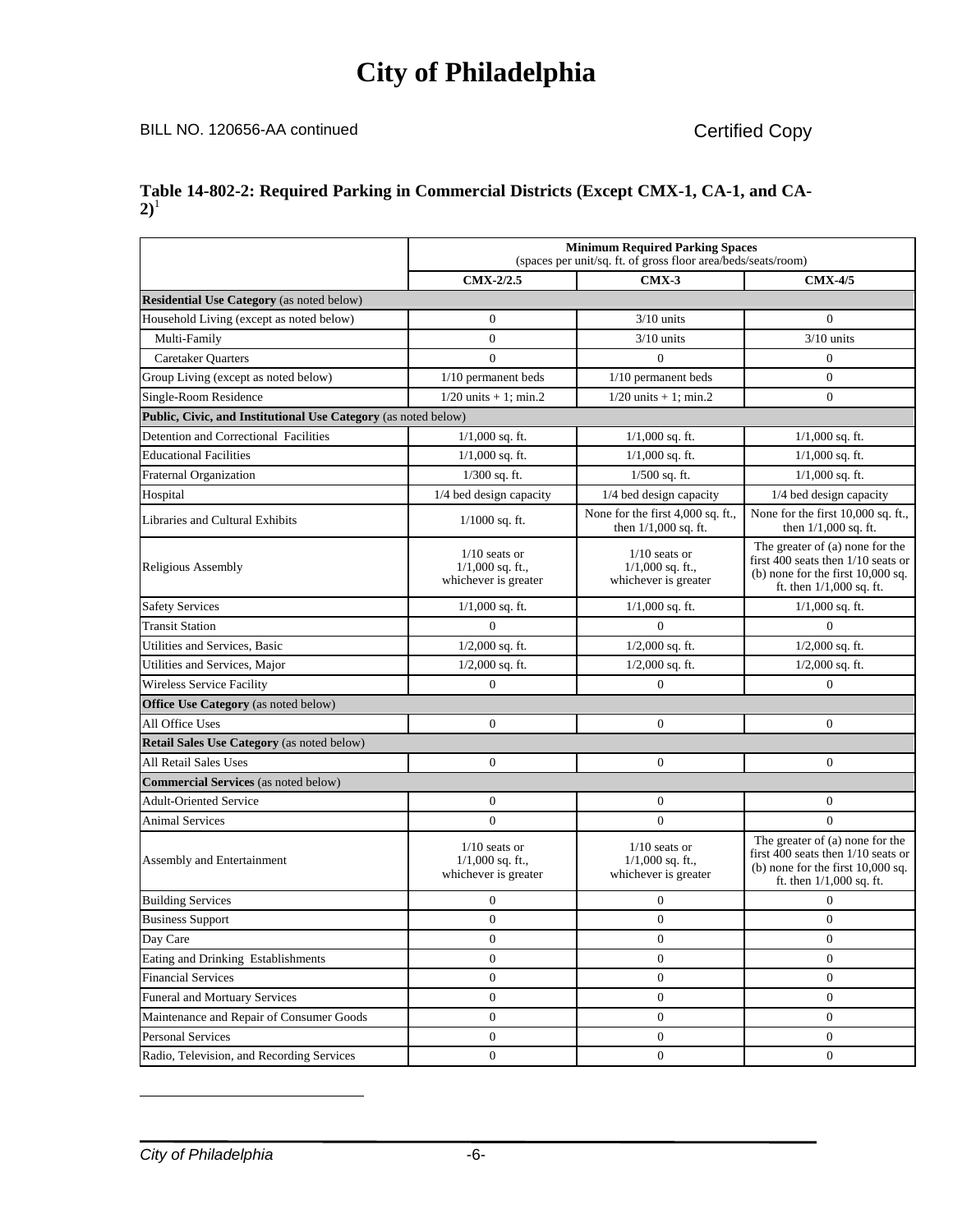### BILL NO. 120656-AA continued Certified Copy

|                                                                                  | <b>Minimum Required Parking Spaces</b><br>(spaces per unit/sq. ft. of gross floor area/beds/seats/room) |                                                                             |                                                               |  |  |  |
|----------------------------------------------------------------------------------|---------------------------------------------------------------------------------------------------------|-----------------------------------------------------------------------------|---------------------------------------------------------------|--|--|--|
|                                                                                  | CMX-2/2.5                                                                                               | $CMX-3$                                                                     | <b>CMX-4/5</b>                                                |  |  |  |
| <b>Visitor Accommodations</b>                                                    | $\Omega$                                                                                                | $\Omega$                                                                    | $\Omega$                                                      |  |  |  |
| Vehicle and Vehicular Equipment Sales and Services Use Category (as noted below) |                                                                                                         |                                                                             |                                                               |  |  |  |
| Commercial Vehicle Repair and Maintenance                                        | $2/$ repair bay or 300 sq. ft. of<br>repair space, whichever is<br>greater                              | $2$ / repair bay or 300 sq. ft. of<br>repair space, whichever is<br>greater | $\theta$                                                      |  |  |  |
| Personal Vehicle Repair and Maintenance                                          | $2/$ repair bay or 300 sq. ft. of<br>repair space, whichever is<br>greater                              | $2/$ repair bay or 300 sq. ft. of<br>repair space, whichever is<br>greater  | $\Omega$                                                      |  |  |  |
| All Other Vehicle and Vehicular Equipment Sales<br>and Services Uses             | $1/2,000$ sq. ft.                                                                                       | $1/2,000$ sq. ft.                                                           | $\theta$                                                      |  |  |  |
| Wholesale, Distribution, and Storage Use Category (as noted below)               |                                                                                                         |                                                                             |                                                               |  |  |  |
| Moving and Storage Facilities                                                    | $1/1,500$ sq. ft.                                                                                       | $1/2,000$ sq. ft.                                                           | $1/3,000$ sq. ft.                                             |  |  |  |
| <b>Industrial Use Category</b> (as noted below)                                  |                                                                                                         |                                                                             |                                                               |  |  |  |
| Artist Studios and Artisan Manufacturing                                         | $1/300$ sq. ft.                                                                                         | $1/800$ sq. ft.                                                             | None for the first 7,500 sq. ft.<br>then $1/2,000$ sq. ft.    |  |  |  |
| <b>Research and Development</b>                                                  | $1/300$ sq. ft.                                                                                         | $1/800$ sq. ft.                                                             | None for the first 7,500 sq. ft.<br>then $1/2,000$ sq. ft.    |  |  |  |
| Urban Agriculture Use Category (as noted below)                                  |                                                                                                         |                                                                             |                                                               |  |  |  |
| Market and Community-Supported Farm                                              | None if lot area is less than<br>5,000 sq. ft., otherwise 2                                             | None if lot area is less than<br>$5,000$ sq. ft., otherwise 2               | None if lot area is less than<br>$5,000$ sq. ft., otherwise 2 |  |  |  |
|                                                                                  | $\ast$<br>$\ast$<br>*                                                                                   |                                                                             |                                                               |  |  |  |

§14-803. Motor Vehicle Parking Standards.

(1) Accessory Parking Standards.

\* \* \*

(c) Additional Regulations for RSA-5, RM-1, CMX-2, and CMX-2.5 Districts.

> Notwithstanding the provision of this Zoning Code, accessory parking in the RSA-5, RM-1, CMX-2, and CMX-2.5 districts shall comply with the following:

> (.1) Except as provided in  $\S$  14-803(1)(c)(.2), below, off-street parking *in excess of the minimum number of spaces required* for any single-family, two- family, or multi-family use in an attached building or on a lot less than 20 ft. wide shall require special exception approval, unless the parking is accessed by a rear street, rear shared driveway, or rear alley.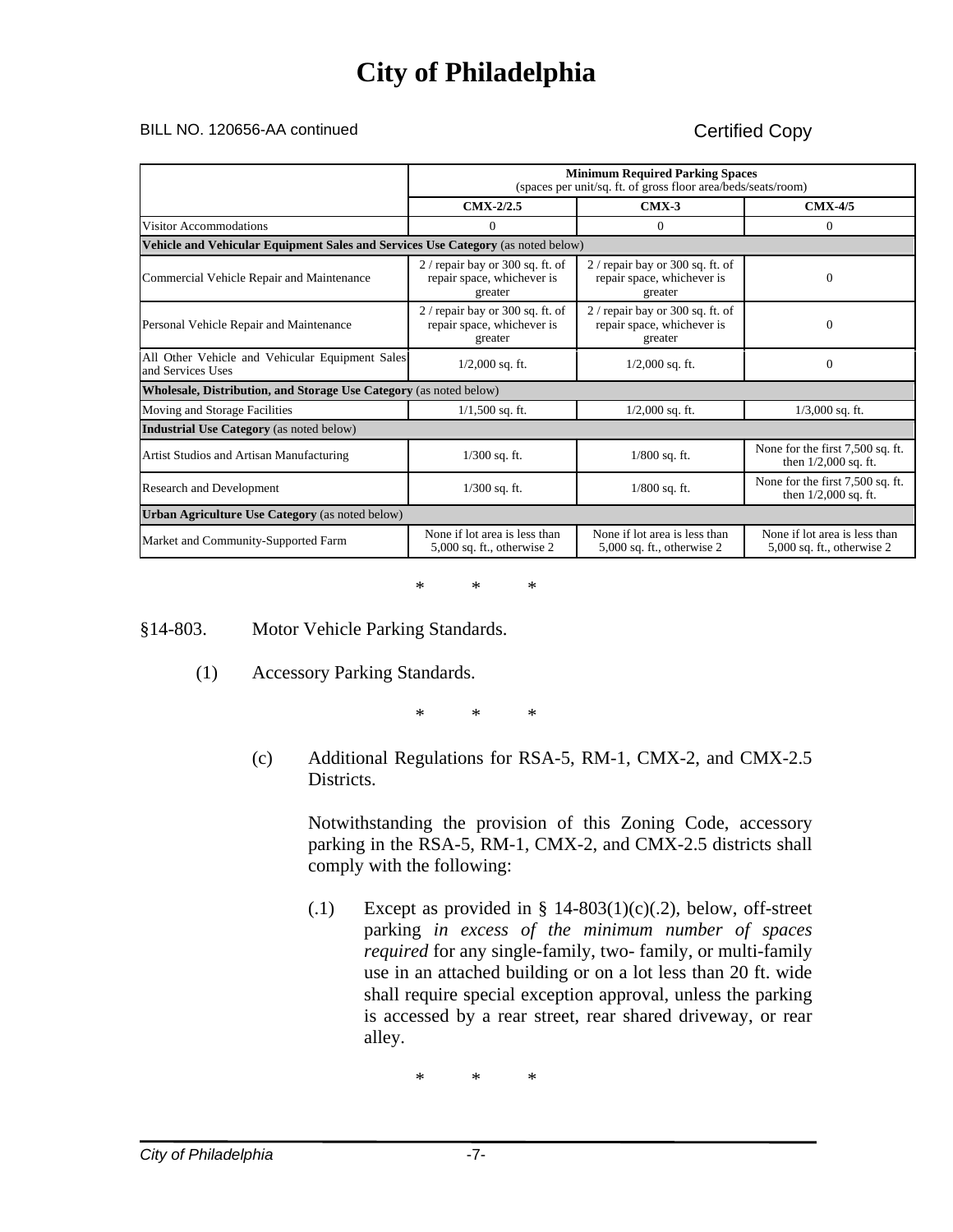BILL NO. 120656-AA continued Certified Copy

SECTION 2. This Ordinance shall be effective immediately.

**Explanation:** 

Strikethroughs indicate matter deleted. *Italics* indicate new matter added.

\_\_\_\_\_\_\_\_\_\_\_\_\_\_\_\_\_\_\_\_\_\_\_\_\_\_\_\_\_\_\_\_\_\_\_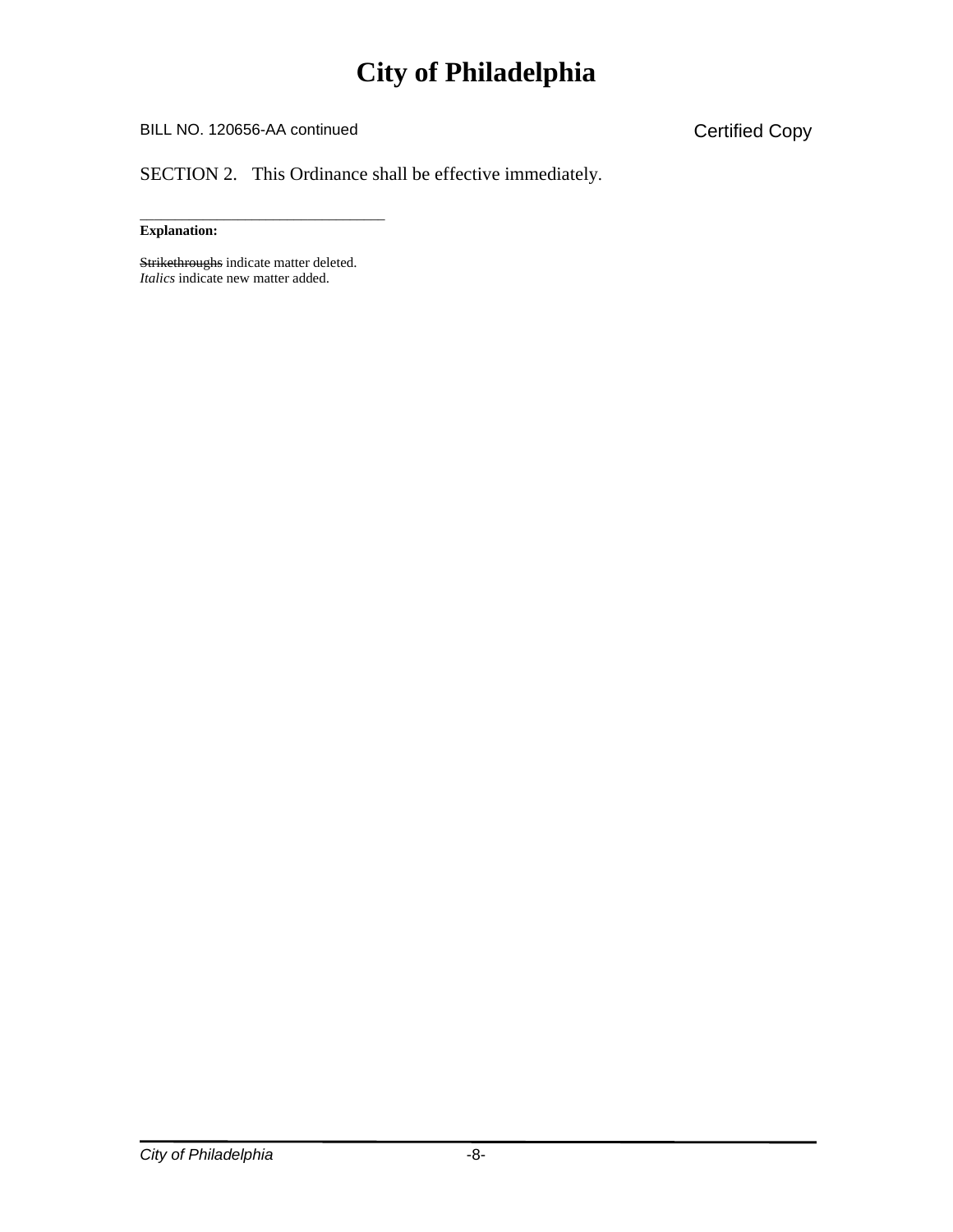BILL NO. 120656-AA continued Certified Copy